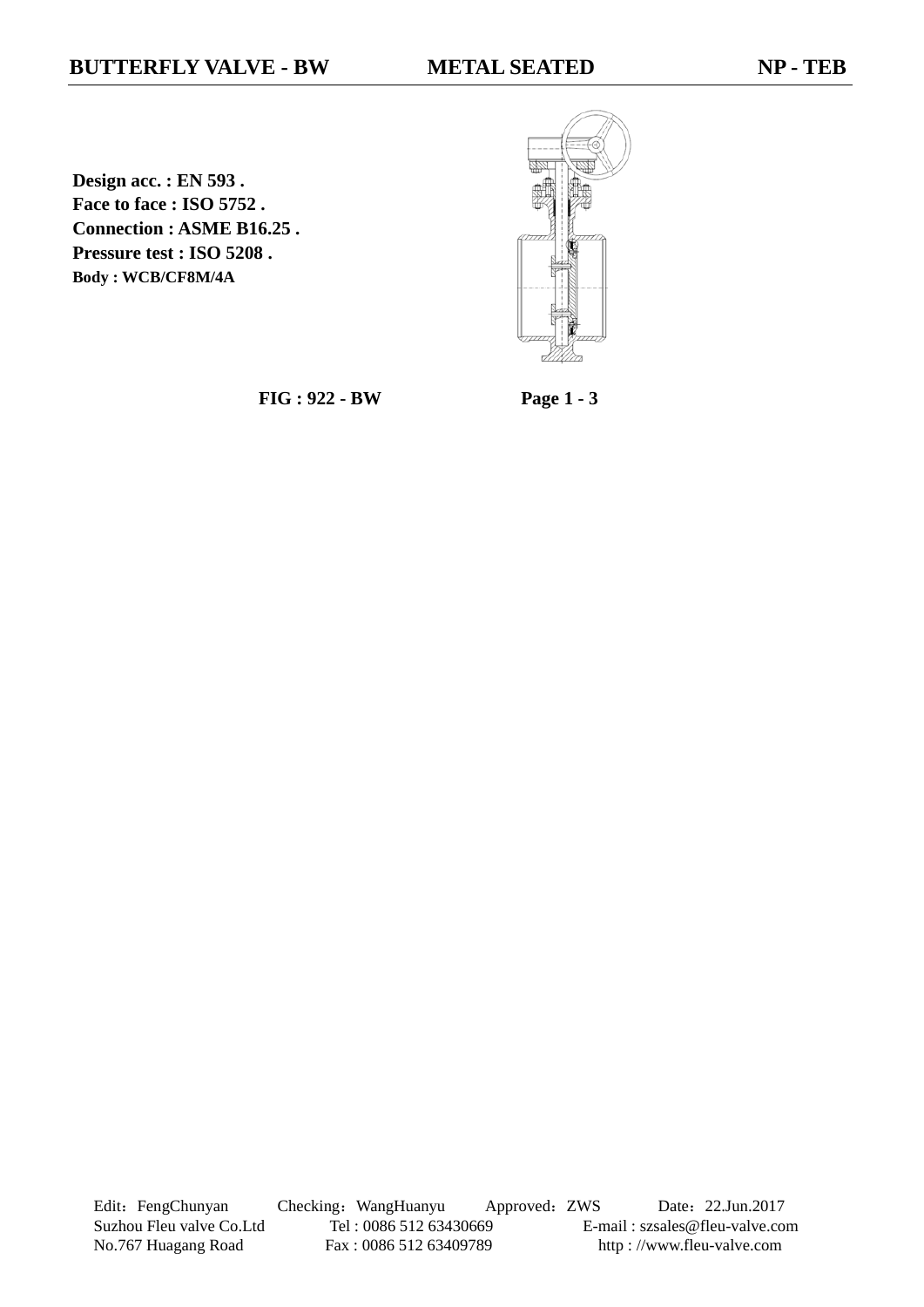FIG. Pressure Material Range







| Design acc.: EN 593.          |
|-------------------------------|
| Face to face : $ISO$ 5752.    |
| <b>End Flange Connection:</b> |
| <b>ASME B16.25.</b>           |
| Pressure test : ISO 5208.     |

# Material list

|     |                            | <b>Material</b>         |                         |                         |  |  |  |
|-----|----------------------------|-------------------------|-------------------------|-------------------------|--|--|--|
| NO. | Part                       | FIG. 134.922 - BW       | FIG. 154.922 - BW       | FIG. 164.922 - BW       |  |  |  |
| 1   | <b>Body</b>                | ASTM A216 WCB+Cr13      | ASTM A351 CF8M          | <b>ASTM A890 4A</b>     |  |  |  |
| 2   | Multi-layer sealing ring   | ASTM A182 F304+Graphite | ASTM A182 F316+Graphite | ASTM A182 F51+PTFE      |  |  |  |
| 3   | Seat protection ring       | ASTM A105               | <b>ASTM A182 F316</b>   | <b>ASTM A182 F51</b>    |  |  |  |
| 4   | <b>Disc</b>                | <b>ASTM A216 WCB</b>    | <b>ASTM A351 CF8M</b>   | <b>ASTM A890 4A</b>     |  |  |  |
| 5   | <b>Stem</b>                | ASTM A276 420           | <b>ASTM A182 F316</b>   | <b>ASTM A182 F51</b>    |  |  |  |
| 6   | Dowel pin                  | <b>ASTM A276 420</b>    | <b>ASTM A182 F316</b>   | <b>ASTM A182 F51</b>    |  |  |  |
| 7   | Protection ring hex socket | GB70 Gr. 8.8            | <b>ASTM F738M A2-70</b> | <b>ASTM F738M A2-70</b> |  |  |  |
| 8   | Packing                    | Graphite                | Graphite                | Graphite                |  |  |  |
| 9   | Flange gland               | <b>ASTM A216 WCB</b>    | <b>ASTM A351 CF8M</b>   | ASTM A351 CF8           |  |  |  |
| 10  | <b>Bolt</b>                | ASTM A193 B7            | ASTM A193 B8            | <b>ASTM A193 B8</b>     |  |  |  |
| 11  | Nut                        | ASTM A194 2H            | ASTM A1948              | ASTM A1948              |  |  |  |
| 12  | <b>Bolt</b>                | ASTM A193 B7            | ASTM A193 B8            | ASTM A193 B8            |  |  |  |
| 13  | <b>Nut</b>                 | ASTM A194 2H            | <b>ASTM A1948</b>       | <b>ASTM A1948</b>       |  |  |  |
| 14  | Yoke                       | <b>ASTM A216 WCB</b>    | <b>ASTM A216 WCB</b>    | <b>ASTM A216 WCB</b>    |  |  |  |
| 15  | Worm gear                  |                         |                         |                         |  |  |  |

### Dimension list

| PN | <b>DN</b> |     | Α   | B   | H1  | H2  | D <sub>0</sub> |
|----|-----------|-----|-----|-----|-----|-----|----------------|
| 25 | 100       | 190 | 117 | 105 | 425 | 155 | 230            |
|    | 150       | 210 | 172 | 154 | 510 | 180 | 230            |

Edit: FengChunyan Checking: WangHuanyu Approved: ZWS Date: 22.Jun.2017 Suzhou Fleu valve Co.Ltd Tel : 0086 512 63430669 E-mail : szsales@fleu-valve.com<br>No.767 Huagang Road Fax : 0086 512 63409789 http : //www.fleu-valve.com

http : //www.fleu-valve.com

 $-1-$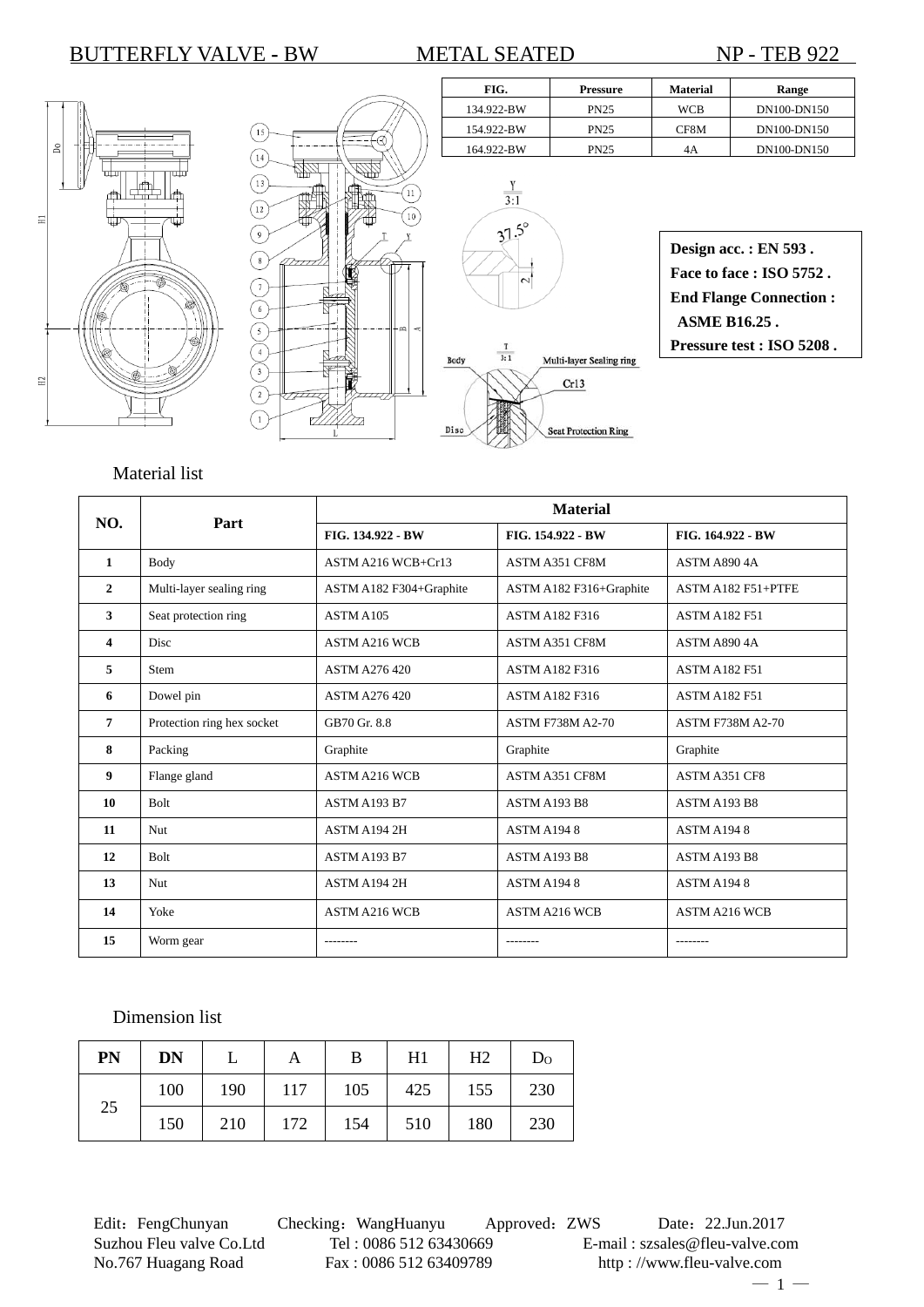FIG. Pressure Material Range







| Design acc.: EN 593.          |
|-------------------------------|
| Face to face: ISO 5752.       |
| <b>End Flange Connection:</b> |
| <b>ASME B16.25.</b>           |
| Pressure test : ISO 5208.     |

## Material list

| NO.            | Part                             | <b>Material</b>         |                         |                         |  |  |
|----------------|----------------------------------|-------------------------|-------------------------|-------------------------|--|--|
|                |                                  | FIG. 134.922-BW         | FIG. 154.922-BW         | FIG. 164.922-BW         |  |  |
| 1              | Lower bush                       | SS304                   | SS316                   | SS316                   |  |  |
| $\overline{2}$ | Retainer ring                    | <b>ASTM A182 F304</b>   | <b>ASTM A182 F304</b>   | <b>ASTM A182 F304</b>   |  |  |
| 3              | Sealing shim                     | Graphite                | Graphite                | Graphite                |  |  |
| 4              | Bottom cap hex socket screw      | GB70 Gr. 8.8            | <b>ASTM F738M A2-70</b> | <b>ASTM F738M A2-70</b> |  |  |
| 5              | Bottom cap                       | ASTM A105               | <b>ASTM A182 F316</b>   | <b>ASTM A182 F51</b>    |  |  |
| 6              | Body                             | ASTM A216 WCB+Cr13      | <b>ASTM A351 CF8M</b>   | ASTM A890 4A            |  |  |
| 7              | Multi-layer sealing ring         | ASTM A182 F304+Graphite | ASTM A182 F316+Graphite | ASTM A182 F51+PTFE      |  |  |
| 8              | Seat protection ring             | ASTM A105               | <b>ASTM A182 F316</b>   | <b>ASTM A182 F51</b>    |  |  |
| 9              | <b>Disc</b>                      | <b>ASTM A216 WCB</b>    | ASTM A351 CF8M          | ASTM A890 4A            |  |  |
| 10             | Stem                             | <b>ASTM A276 420</b>    | <b>ASTM A182 F316</b>   | <b>ASTM A182 F51</b>    |  |  |
| 11             | Dowel pin                        | <b>ASTM A276 420</b>    | ASTM A182 F316          | <b>ASTM A182 F51</b>    |  |  |
| 12             | Protection ring hex socket screw | GB70 Gr. 8.8            | <b>ASTM F738M A2-70</b> | <b>ASTM F738M A2-70</b> |  |  |
| 13             | Packing                          | Graphite                | Graphite                | Graphite                |  |  |
| 14             | Flange gland                     | <b>ASTM A216 WCB</b>    | <b>ASTM A351 CF8M</b>   | ASTM A351 CF8           |  |  |
| 15             | Lower bush                       | SS304                   | SS316                   | SS316                   |  |  |
| 16             | Bolt                             | ASTM A193 B7            | ASTM A193 B8            | ASTM A193 B8            |  |  |
| 17             | Nut                              | ASTM A194 2H            | ASTM A1948              | ASTM A1948              |  |  |
| 18             | Bolt                             | ASTM A193 B7            | ASTM A193 B8            | ASTM A193 B8            |  |  |
| 19             | Nut                              | ASTM A194 2H            | ASTM A1948              | ASTM A1948              |  |  |
| 20             | Yoke                             | ASTM A216 WCB           | <b>ASTM A216 WCB</b>    | ASTM A216 WCB           |  |  |
| 21             | Worm gear                        | --------                | --------                | --------                |  |  |

## Dimension list

| PN | <b>DN</b> |     |     | B   | H1  | H <sub>2</sub> | $D_{\rm O}$ |
|----|-----------|-----|-----|-----|-----|----------------|-------------|
| 25 | 200       | 230 | 223 | 207 | 450 | 200            | 250         |

Edit: FengChunyan Checking: WangHuanyu Approved: ZWS Date: 22.Jun.2017 Suzhou Fleu valve Co.Ltd Tel : 0086 512 63430669 E-mail : szsales@fleu-valve.com<br>No.767 Huagang Road Fax : 0086 512 63409789 http : //www.fleu-valve.com

http : //www.fleu-valve.com  $-2-$